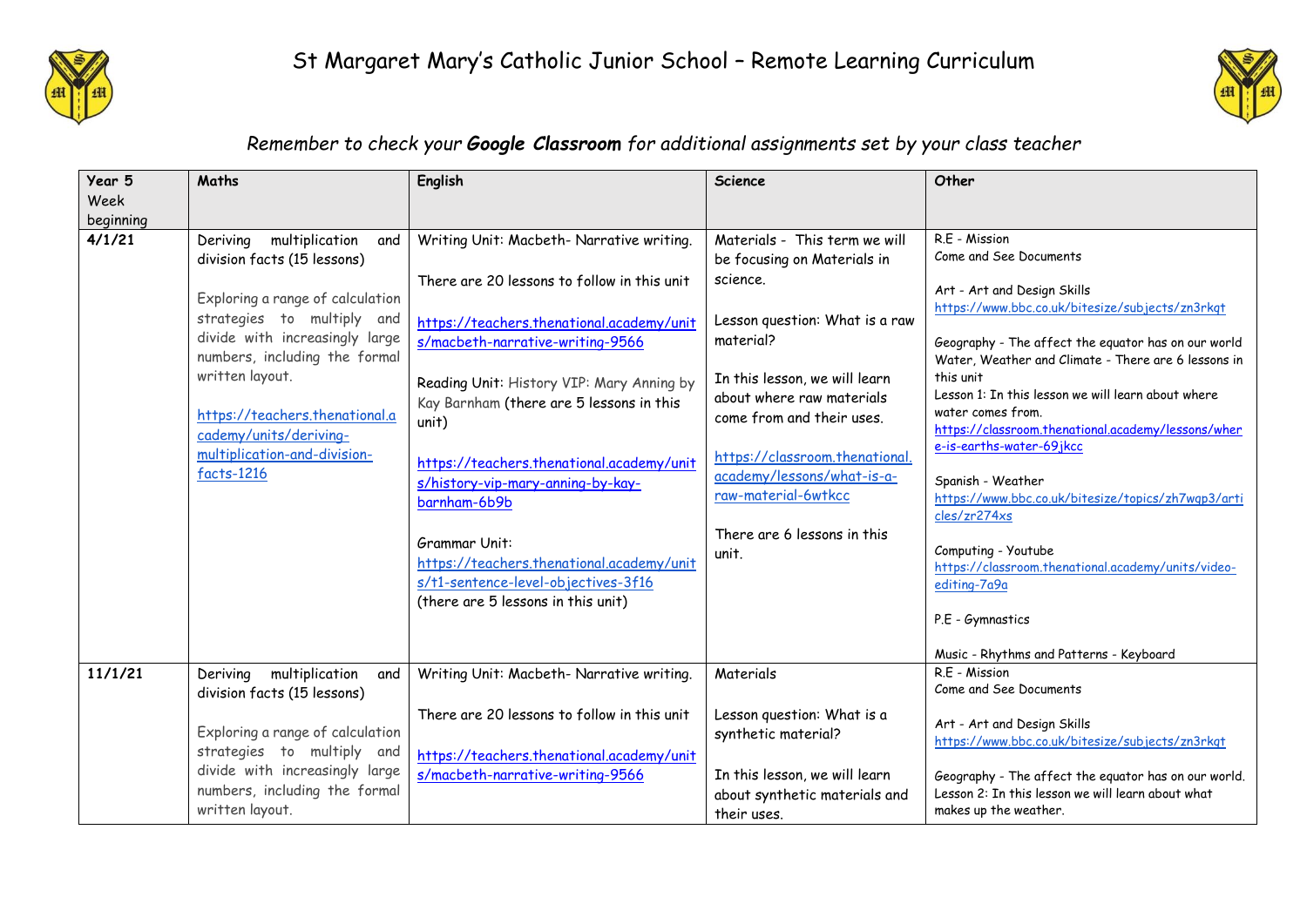|         | https://teachers.thenational.a<br>cademy/units/deriving-<br>multiplication-and-division-<br>facts-1216                                                                                                                                                                                                                       | Reading Unit: History VIP: Mary Anning by<br>Kay Barnham (there are 5 lessons in this<br>unit)<br>https://teachers.thenational.academy/unit<br>s/history-vip-mary-anning-by-kay-<br>barnham-6b9b<br>Grammar Unit:<br>https://teachers.thenational.academy/unit<br>s/t1-sentence-level-objectives-3f16<br>(there are 5 lessons in this unit)                                                                                                                                                                         | https://classroom.thenational.<br>academy/lessons/what-is-a-<br>synthetic-material-74wk8c<br>There are 6 lessons in this<br>unit.                                                                                                                                                                                                                                               | https://classroom.thenational.academy/lessons/what-<br>makes-up-the-weather-70tk4c<br>Spanish - Weather<br>https://www.bbc.co.uk/bitesize/topics/zh7wqp3/arti<br>cles/zr274xs<br>Computing - Youtube<br>https://classroom.thenational.academy/units/video-<br>editing-7a9a<br>P.E - Gymnastics<br>Music - Rhythms and Patterns - Keyboard                                                                                                                                                                                                                                             |
|---------|------------------------------------------------------------------------------------------------------------------------------------------------------------------------------------------------------------------------------------------------------------------------------------------------------------------------------|---------------------------------------------------------------------------------------------------------------------------------------------------------------------------------------------------------------------------------------------------------------------------------------------------------------------------------------------------------------------------------------------------------------------------------------------------------------------------------------------------------------------|---------------------------------------------------------------------------------------------------------------------------------------------------------------------------------------------------------------------------------------------------------------------------------------------------------------------------------------------------------------------------------|---------------------------------------------------------------------------------------------------------------------------------------------------------------------------------------------------------------------------------------------------------------------------------------------------------------------------------------------------------------------------------------------------------------------------------------------------------------------------------------------------------------------------------------------------------------------------------------|
| 18/1/21 | Deriving multiplication and<br>division facts (15 lessons)<br>Exploring a range of calculation<br>strategies to multiply and<br>divide with increasingly large<br>numbers, including the formal<br>written layout.<br>https://teachers.thenational.a<br>cademy/units/deriving-<br>multiplication-and-division-<br>facts-1216 | Writing Unit: Macbeth- Narrative writing<br>There are 20 lessons to follow in this unit<br>https://teachers.thenational.academy/unit<br>s/macbeth-narrative-writing-9566<br>Reading Unit: The British by Benjamin<br>Zephaniah (there are 5 lessons in this<br>unit)<br>https://teachers.thenational.academy/unit<br>s/the-british-by-benjamin-zephaniah-<br>0342<br><b>Grammar Unit:</b><br>https://teachers.thenational.academy/unit<br>s/t1-sentence-level-objectives-3f16<br>(there are 5 lessons in this unit) | Materials<br>Lesson question: How are<br>synthetic materials made from<br>raw materials?<br>In this lesson, we will learn<br>about how synthetic materials<br>are made and the raw<br>materials they come from.<br>https://classroom.thenational.<br>academy/lessons/how-are-<br>synthetic-materials-made-<br>from-raw-materials-cdgk0e<br>There are 6 lessons in this<br>unit. | R.E - Mission<br>Come and See Documents<br>Art - Art and Design Skills<br>https://www.bbc.co.uk/bitesize/subjects/zn3rkqt<br>Geography - The affect the equator has on our world<br>Lesson 3: In this lesson we will learn about why it<br>rains.<br>https://classroom.thenational.academy/lessons/why-<br>does-it-rain-6hk62t<br>Spanish - Weather<br>https://www.bbc.co.uk/bitesize/topics/zh7wqp3/arti<br>cles/zr274xs<br>Computing - Youtube<br>https://classroom.thenational.academy/units/video-<br>editing-7a9a<br>P.E - Gymnastics<br>Music - Rhythms and Patterns - Keyboard |
| 25/1/21 | Fractions (15 lessons)<br>Connections are made between<br>fractions<br>and<br>decimals.<br>Numbers with up to three<br>decimal places are introduced                                                                                                                                                                         | Writing Unit: Macbeth- Narrative writing.<br>There are 20 lessons to follow in this unit                                                                                                                                                                                                                                                                                                                                                                                                                            | Materials<br>Lesson question: How is paper<br>made?                                                                                                                                                                                                                                                                                                                             | R.E - Mission<br>Come and See Documents<br>Art - Art and Design Skills<br>https://www.bbc.co.uk/bitesize/subjects/zn3rkqt<br>Geography - The affect the equator has on our world                                                                                                                                                                                                                                                                                                                                                                                                      |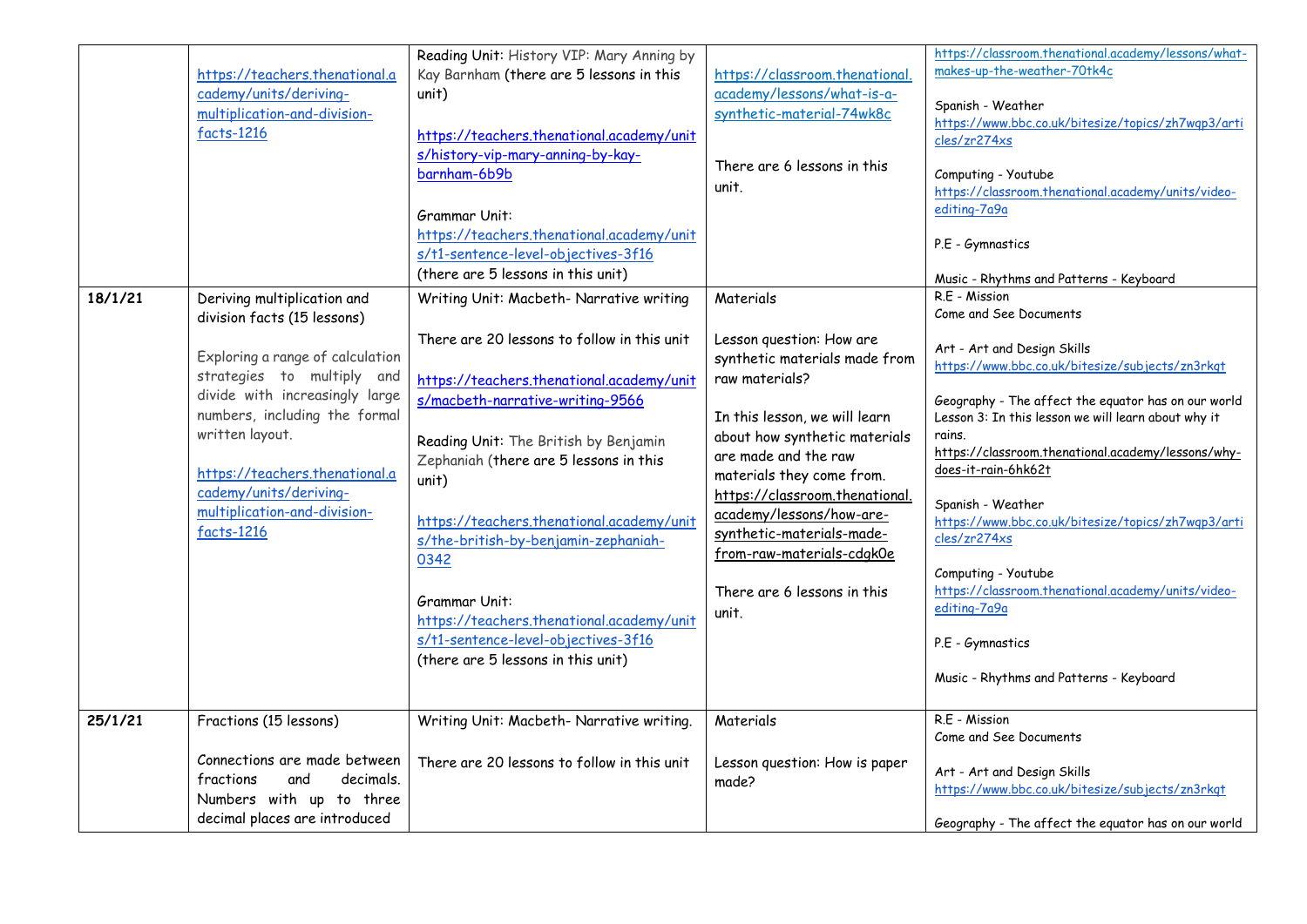|        |                                | https://teachers.thenational.academy/unit | In this lesson, we will learn  | Lesson 4: In this lesson we will learn about wild                              |
|--------|--------------------------------|-------------------------------------------|--------------------------------|--------------------------------------------------------------------------------|
|        | https://teachers.thenational.a | s/macbeth-narrative-writing-9566          | about the synthetic material,  | weather.                                                                       |
|        | cademy/units/fractions-ed51    |                                           | paper, and make our own!       | https://classroom.thenational.academy/lessons/why-                             |
|        |                                | Reading Unit: The British by Benjamin     |                                | does-the-uk-have-wild-weather-60u6cr                                           |
|        |                                | Zephaniah (there are 5 lessons in this    | https://classroom.thenational. | Spanish - Weather                                                              |
|        |                                | unit)                                     | academy/lessons/how-is-        | https://www.bbc.co.uk/bitesize/topics/zh7wqp3/arti                             |
|        |                                |                                           | paper-made-68t38r              | cles/zr274xs                                                                   |
|        |                                | https://teachers.thenational.academy/unit | There are 6 lessons in this    |                                                                                |
|        |                                | s/the-british-by-benjamin-zephaniah-      | unit.                          | Computing - Youtube                                                            |
|        |                                | 0342                                      |                                | https://classroom.thenational.academy/units/video-                             |
|        |                                |                                           |                                | editing-7a9a                                                                   |
|        |                                | <b>Grammar Unit:</b>                      |                                | P.E - Gymnastics                                                               |
|        |                                | https://teachers.thenational.academy/unit |                                |                                                                                |
|        |                                | s/t2-word-level-objectives-f60c (there    |                                | Music - Rhythms and Patterns - Keyboard                                        |
|        |                                | are 5 lessons in this unit)               |                                |                                                                                |
|        |                                |                                           |                                |                                                                                |
|        |                                |                                           |                                |                                                                                |
| 1/2/21 | Fractions (15 lessons)         | Writing Unit: Oliver Twist- Narrative     | Materials                      | R.E - Mission                                                                  |
|        |                                | writing.                                  |                                | Come and See Documents                                                         |
|        | Connections are made between   |                                           | Lesson question: What is       |                                                                                |
|        | fractions<br>decimals.<br>and  | There are 30 lessons in this unit         | recycling and why is it        | Art - Art and Design Skills<br>https://www.bbc.co.uk/bitesize/subjects/zn3rkqt |
|        | Numbers with up to three       |                                           | important?                     |                                                                                |
|        | decimal places are introduced  | https://teachers.thenational.academy/unit |                                | Geography - The affect the equator has on our world                            |
|        |                                | s/oliver-twist-narrative-writing-280c     | In this lesson, we will learn  | Lesson 5: In this lesson we will learn about why we                            |
|        | https://teachers.thenational.a |                                           | about recycling and the        | have seasons.                                                                  |
|        | cademy/units/fractions-ed51    | Reading Unit: Poetry - The Listeners by   | importance of not always using | https://classroom.thenational.academy/lessons/what-                            |
|        |                                | Walter de la Mare (there are 5 lessons in | raw materials.                 | is-the-reason-for-seasons-c9jk6c                                               |
|        |                                | this unit)                                |                                | Spanish - Weather                                                              |
|        |                                |                                           | https://classroom.thenational. | https://www.bbc.co.uk/bitesize/topics/zh7wqp3/arti                             |
|        |                                | https://teachers.thenational.academy/unit | academy/lessons/what-is-       | cles/zr274xs                                                                   |
|        |                                | s/poetry-the-listeners-by-walter-de-la-   | recycling-and-why-is-it-       |                                                                                |
|        |                                | mare-and-the-raven-by-edgar-allen-poe-    | important-75h3qt               | Computing - Youtube                                                            |
|        |                                | 74d9                                      |                                | https://classroom.thenational.academy/units/video-<br>editing-7a9a             |
|        |                                |                                           | There are 6 lessons in this    |                                                                                |
|        |                                | Grammar Unit:                             | unit.                          | P.E - Gymnastics                                                               |
|        |                                | https://teachers.thenational.academy/unit |                                |                                                                                |
|        |                                | s/t2-word-level-objectives-f60c (there    |                                | Music - Rhythms and Patterns - Keyboard                                        |
|        |                                | are 5 lessons in this unit)               |                                |                                                                                |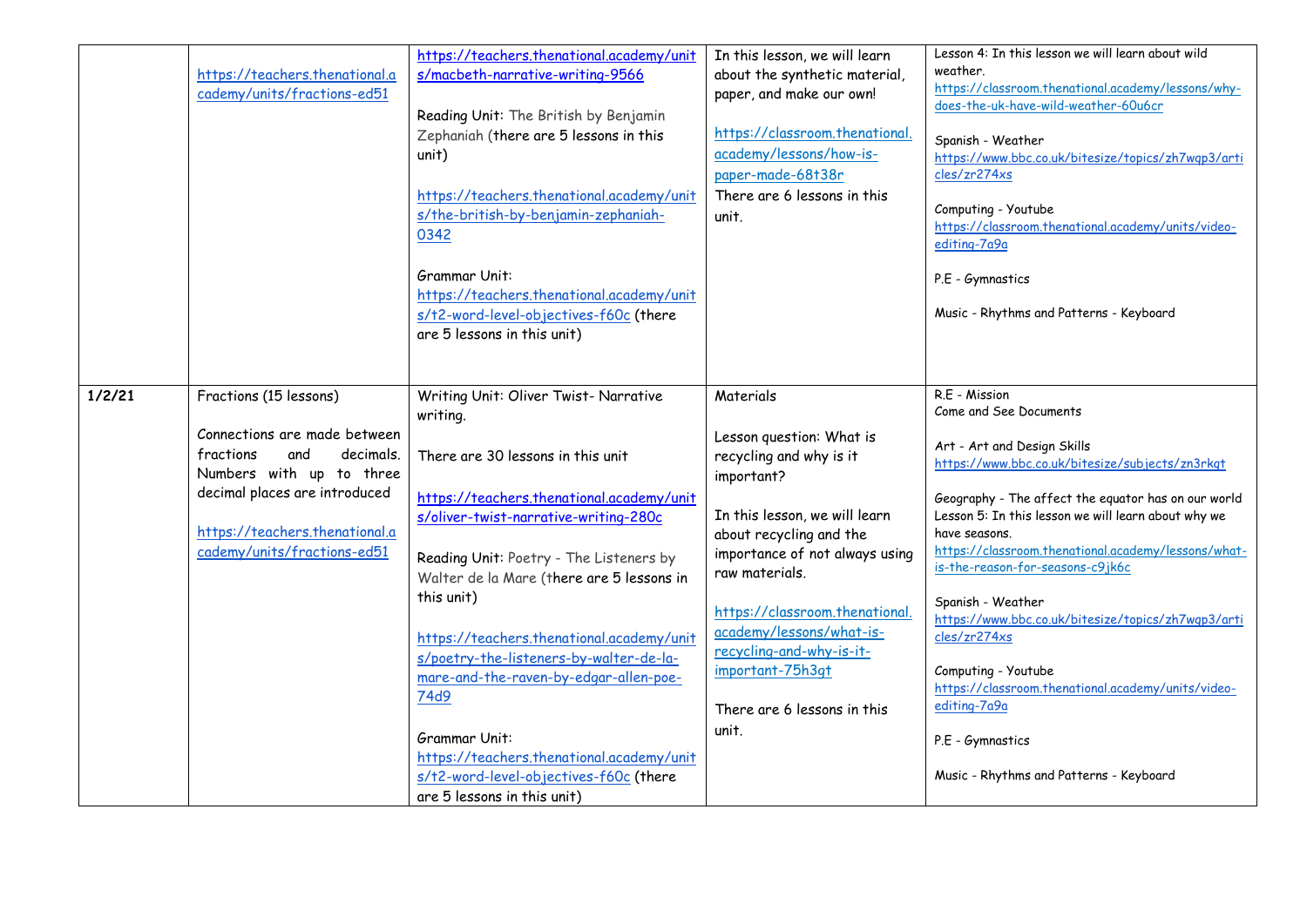| 8/2/21    | Fractions (15 lessons)                                          | Writing Unit: Oliver Twist- Narrative                                             | Materials                        | R.E - Mission                                                         |
|-----------|-----------------------------------------------------------------|-----------------------------------------------------------------------------------|----------------------------------|-----------------------------------------------------------------------|
|           |                                                                 | writing.                                                                          |                                  | Come and See Documents                                                |
|           | Connections are made between                                    |                                                                                   | Lesson question: What does it    |                                                                       |
|           | fractions<br>and<br>decimals.                                   | There are 30 lessons in this unit                                                 | mean to live sustainably?        | Art - Art and Design Skills                                           |
|           | Numbers with up to three                                        | https://teachers.thenational.academy/unit                                         |                                  | https://www.bbc.co.uk/bitesize/subjects/zn3r                          |
|           | decimal places are introduced                                   | s/oliver-twist-narrative-writing-280c                                             | In this lesson, we will learn    | kgt                                                                   |
|           |                                                                 |                                                                                   | about sustainability and look at |                                                                       |
|           | https://teachers.thenational.a                                  | Reading Unit: Poetry - The Listeners by                                           | different examples of good       | Geography - The affect the equator has on our                         |
|           | cademy/units/fractions-ed51                                     | Walter de la Mare (there are 5 lessons in                                         | ways to live a sustainable       | world                                                                 |
|           |                                                                 | this unit)                                                                        | lifestyle.                       | Lesson 6: In this lesson we will learn about why                      |
|           |                                                                 |                                                                                   |                                  | the words weather is constantly changing.                             |
|           |                                                                 | https://teachers.thenational.academy/unit                                         | https://classroom.thenational    | https://classroom.thenational.academy/lessons                         |
|           |                                                                 | s/poetry-the-listeners-by-walter-de-la-                                           | academy/lessons/what-does-       | /why-is-the-worlds-weather-changing-c9k34t                            |
|           |                                                                 | mare-and-the-raven-by-edgar-allen-poe-                                            | it-mean-to-live-sustainably-     |                                                                       |
|           |                                                                 | 74d9                                                                              | c4v36d                           | Spanish - Weather                                                     |
|           |                                                                 |                                                                                   |                                  | https://www.bbc.co.uk/bitesize/topics/zh7wqp                          |
|           |                                                                 | Grammar Unit:                                                                     | There are 6 lessons in this      | 3/articles/zr274xs                                                    |
|           |                                                                 | https://teachers.thenational.academy/unit                                         | unit.                            |                                                                       |
|           |                                                                 | s/t2-word-level-objectives-f60c (there                                            |                                  | Computing - Youtube<br>https://classroom.thenational.academy/units/vi |
|           |                                                                 | are 5 lessons in this unit)                                                       |                                  | deo-editing-7a9a                                                      |
|           |                                                                 |                                                                                   |                                  |                                                                       |
|           |                                                                 |                                                                                   |                                  | P.E - Gymnastics                                                      |
|           |                                                                 |                                                                                   |                                  |                                                                       |
|           |                                                                 |                                                                                   |                                  | Music - Rhythms and Patterns - Keyboard                               |
| Half Term |                                                                 |                                                                                   |                                  |                                                                       |
|           |                                                                 |                                                                                   |                                  |                                                                       |
| 22/2/21   | Decimals and Percentages (15                                    | Writing Unit: Oliver Twist- Narrative                                             | Living things and their          | R.E - Sacrifice                                                       |
|           | lessons)                                                        | writing.                                                                          | habitats                         | Come and See Documents                                                |
|           |                                                                 | https://teachers.thenational.academy/unit                                         |                                  |                                                                       |
|           | Introduces percentages for                                      | s/oliver-twist-narrative-writing-280c                                             | In this lesson, we will recap    | Spanish - Weather                                                     |
|           | the first time and comes to                                     |                                                                                   | our knowledge of plants,         | https://www.bbc.co.uk/bitesize/topics/zh7wqp                          |
|           | understand that percentages,                                    | Reading Unit: Streetchild by Berlie Doherty                                       | animals and habitats and learn   | 3/articles/zr274xs                                                    |
|           | decimals and fractions are                                      | (there are 5 lessons in this unit)                                                | about ecosystems.                |                                                                       |
|           | different ways of expressing                                    | https://teachers.thenational.academy/units/str<br>eetchild-by-berlie-doherty-d135 | https://teachers.thenational.a   | RSHE - Aiming High                                                    |
|           | proportions.                                                    | Grammar Unit:                                                                     | cademy/units/ecosystems-         |                                                                       |
|           |                                                                 | https://teachers.thenational.academy/units/t3-                                    |                                  | P.E - Indoor Athletics                                                |
|           | https://teachers.thenational.acad<br>emy/units/place-value-00b7 | punctuation-level-objectives-538a (there are 5                                    | 0008 There are 6 lessons in      | https://www.bbc.co.uk/bitesize/topics/zpfkjxs                         |
|           |                                                                 | lessons in this unit)                                                             | this unit.                       | /resources/1                                                          |
|           |                                                                 |                                                                                   |                                  | Music - Rhythms and Patterns - Keyboard                               |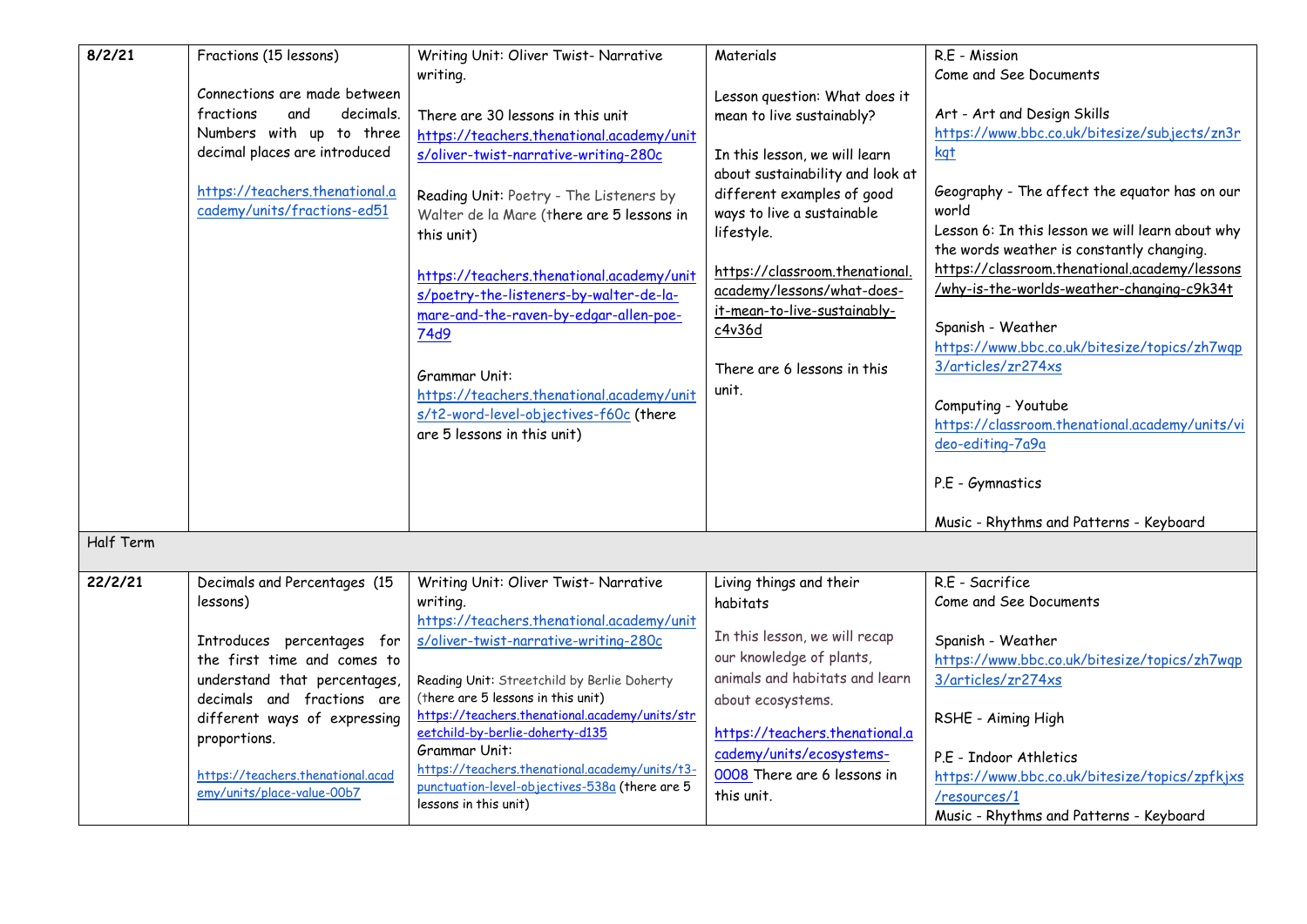| 1/3/21 | Decimals and Percentages (15                                                                                                                                                                                                                                                               | Writing Unit: Oliver Twist-Narrative                                                                                                                                                                                                                                                                                                                                                                                                                                                     | Living things and their                                                                                                                                                                                                                                                                                                                                                         | R.E - Sacrifice                                                                                                                                                                                                                                                                                  |
|--------|--------------------------------------------------------------------------------------------------------------------------------------------------------------------------------------------------------------------------------------------------------------------------------------------|------------------------------------------------------------------------------------------------------------------------------------------------------------------------------------------------------------------------------------------------------------------------------------------------------------------------------------------------------------------------------------------------------------------------------------------------------------------------------------------|---------------------------------------------------------------------------------------------------------------------------------------------------------------------------------------------------------------------------------------------------------------------------------------------------------------------------------------------------------------------------------|--------------------------------------------------------------------------------------------------------------------------------------------------------------------------------------------------------------------------------------------------------------------------------------------------|
|        | lessons)                                                                                                                                                                                                                                                                                   | writing                                                                                                                                                                                                                                                                                                                                                                                                                                                                                  | habitats                                                                                                                                                                                                                                                                                                                                                                        | Come and See Documents                                                                                                                                                                                                                                                                           |
|        | Introduces percentages for<br>the first time and comes to<br>understand that percentages,<br>decimals and fractions are<br>different ways of expressing<br>proportions.<br>https://teachers.thenational.a<br>cademy/units/place-value-<br>00b7                                             | There are 30 lessons in this unit<br>https://teachers.thenational.academy/unit<br>s/oliver-twist-narrative-writing-280c<br>Reading Unit: Streetchild by Berlie<br>Doherty (there are 5 lessons in this unit)<br>https://teachers.thenational.academy/unit<br>s/streetchild-by-berlie-doherty-d135<br><b>Grammar Unit:</b><br>https://teachers.thenational.academy/unit<br>s/t3-punctuation-level-objectives-538a<br>(there are 5 lessons in this unit)                                   | Lesson question: How do we<br>classify the diets of animals?<br>In this lesson we will learn the<br>difference between<br>carnivores, herbivores and<br>omnivores and classify<br>organisms into a Venn diagram.<br>https://classroom.thenational.<br>academy/lessons/how-do-we-<br>classify-the-diets-of-animals-<br>6rup2c<br>There are 6 lessons in this<br>unit.            | Spanish - Weather<br>https://www.bbc.co.uk/bitesize/topics/zh7wqp<br>3/articles/zr274xs<br>RSHE - Aiming High<br>P.E - Indoor Athletics<br>https://www.bbc.co.uk/bitesize/topics/zpfkjxs<br>/resources/1<br>Music - Rhythms and Patterns - Keyboard                                              |
| 8/3/21 | Decimals and Percentages (15<br>lessons)<br>Introduces percentages for<br>the first time and comes to<br>understand that percentages,<br>decimals and fractions are<br>different ways of expressing<br>proportions.<br>https://teachers.thenational.a<br>cademy/units/place-value-<br>00b7 | Writing Unit: Oliver Twist- Narrative<br>writing.<br>There are 30 lessons in this unit<br>https://teachers.thenational.academy/unit<br>s/oliver-twist-narrative-writing-280c<br>Reading Unit: Mirror by Jeannie Baker<br>(there are 5 lessons in this unit)<br>https://teachers.thenational.academy/unit<br>s/mirror-by-jeannie-baker-7828<br>Grammar Unit:<br>https://teachers.thenational.academy/unit<br>s/t3-punctuation-level-objectives-538a<br>(there are 5 lessons in this unit) | Living things and their<br>habitats.<br>Lesson question: Why are<br>producers so important?<br>In this lesson, we will learn<br>about producers and<br>consumers and think carefully<br>about where plants get their<br>energy from.<br>https://classroom.thenational.<br>academy/lessons/why-are-<br>producers-so-important-<br>74rp2e<br>There are 6 lessons in this<br>unit. | R.E - Sacrifice<br>Come and See Documents<br>Spanish - Weather<br>https://www.bbc.co.uk/bitesize/topics/zh7wqp<br>3/articles/zr274xs<br>RSHE - Aiming High<br>P.E - Indoor Athletics<br>https://www.bbc.co.uk/bitesize/topics/zpfkjxs<br>/resources/1<br>Music - Rhythms and Patterns - Keyboard |